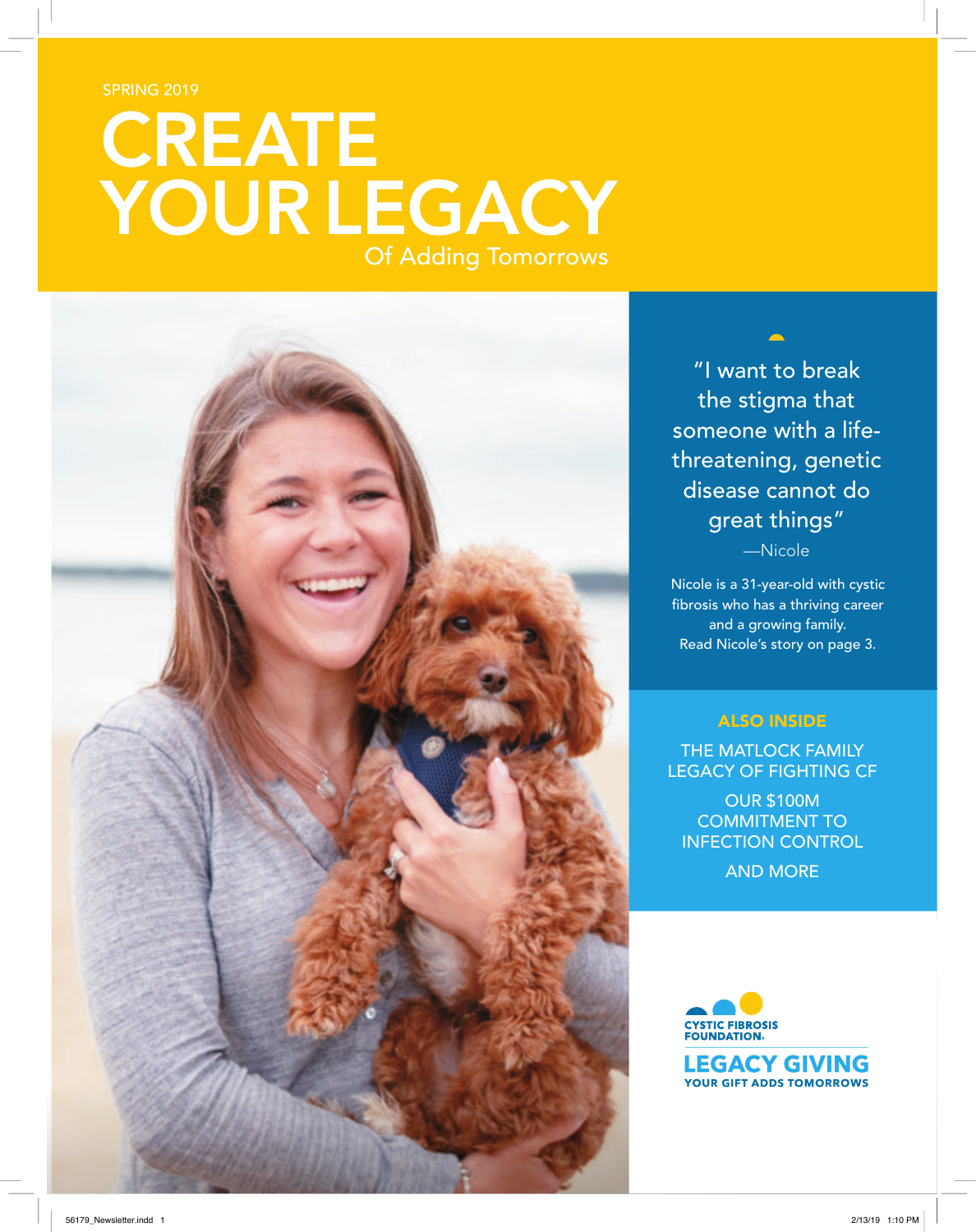## A FAMILY LEGACY OF FIGHTING CF

MEET BOB AND SUE MATLOCK



Sue and Bob's commitment to curing CF dates back to 1942 when Bob's youngest sister, Aretha Jean, died of what they later learned was cystic fibrosis.

In addition to supporting the Foundation with annual gifts, Bob and Sue have left a gift to the Foundation in their will.

BECAUSE OF TREMENDOUS ADVANCEMENTS IN RESEARCH AND CARE, MANY PEOPLE WITH CF ARE LIVING LONGER, HEALTHIER LIVES.

The Matlock's greatest loves in life are clear:<br>family, friends, and the Seattle Seahawks. As unwavering Seahawks fans, Bob and Sue always stick by their team and follow every game. The commitment and dedication they have for the Seahawks carries through much of their lives and holds true in their support of the Cystic Fibrosis Foundation.

Bob's commitment to finding a cure for cystic fibrosis dates back to 1942, when the first of his three sisters died from the disease. "In 1942, the doctors thought my youngest sister, Aretha Jean, died of whooping cough. It wasn't until later when my other two sisters also died, Theresa in 1952 and Venita in 1971, that doctors identified their illnesses as cystic fibrosis," Bob explained. "In memory of my three sisters, I have been a lifelong supporter of the Foundation and am so happy to see the progress that has been made since '42."

Bob's parents were early supporters of the CF Foundation in Seattle, and one of the organization's earliest fundraising events, the Breath of Life Campaign. "My parents always wanted to do more for children and families with cystic fibrosis. In memory of my sisters, Sue and I have chosen to follow in their path."

In addition to supporting the Foundation with annual gifts, Bob and Sue have left a gift to the Foundation in their will. "We want to make a difference and help the CF Foundation continue the good work."

Leaving a gift to the Foundation in your will, trust, or by beneficiary designation is an opportunity to communicate your dreams for future generations and help all those with CF live full, productive lives.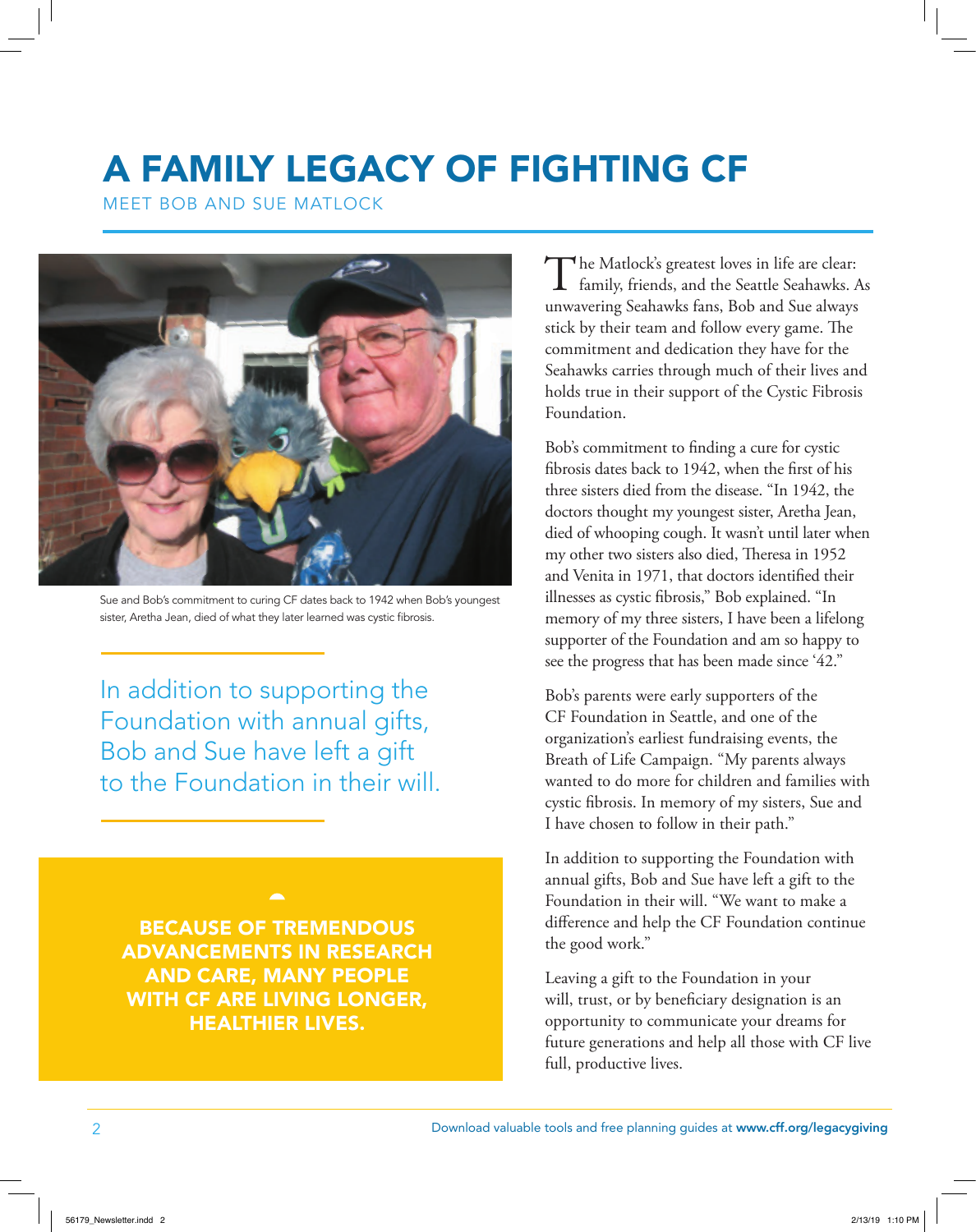#### NICOLE'S MOTIVATION TO KEEP FIGHTING

HER SUPPORTIVE FAMILY AND THRIVING CAREER

Diagnosed with cystic fibrosis as<br>a baby, 31-year-old Nicole has never let the disease stop her from accomplishing her dreams. From graduating college as a swim team athlete, to receiving a master's degree and pursuing a full-time career, her resilience and strength inspire many – but it hasn't always been easy.

"Sometimes I come home after work and do my treatments, and before I know it, the day is over," said Nicole. "And there are often difficult days when I don't want to get out of bed, but I always try my best to get through those times. Having my husband, Brian, my puppy, Benny, and the rest of my family around really helps."

Nicole has a hectic schedule but always makes time to be with her loved ones, play outside with Benny, golf, sail, and fundraise for the CF Foundation. Since 2014, she has helped run a softball tournament that has raised over \$164,000 for the Foundation.

Beyond family and friends, Nicole finds strength and motivation in her future. "I would like to have children of my own someday and further my already successful career," she said. "I want to break the stigma that someone with a life-threatening, genetic disease cannot do great things and live a normal life."

Nicole has a hectic schedule but always makes time for her husband, Brian, and the rest of her family.



### \$100M COMMITMENT TO INFECTION RESEARCH

THE CF FOUNDATION'S INFECTION RESEARCH INITIATIVE

In October 2018, the Cystic Fibrosis Foundation<br>announced a commitment of at least \$100 million n October 2018, the Cystic Fibrosis Foundation over the next five years for the newly launched Infection Research Initiative. This effort aims to improve outcomes associated with infections through enhanced detection, diagnosis, prevention, and treatment.

The vast majority of people with CF experience infection-related complications. Infections take a significant physical and mental toll on people with CF and put them at a greater risk for worsening lung disease, developing antibiotic-resistant infections, and suffering from side effects of long-term antibiotic use.

William R. Skach, M.D., senior vice president of research affairs for the CF Foundation, announced the launch of this initiative stating that "a comprehensive approach is needed to make progress against this complex challenge, and we have set out a bold agenda to drive advances that will help enable people with CF to live full and healthy lives." This commitment is more than double the Foundation's previous investment in this area over the last five years.